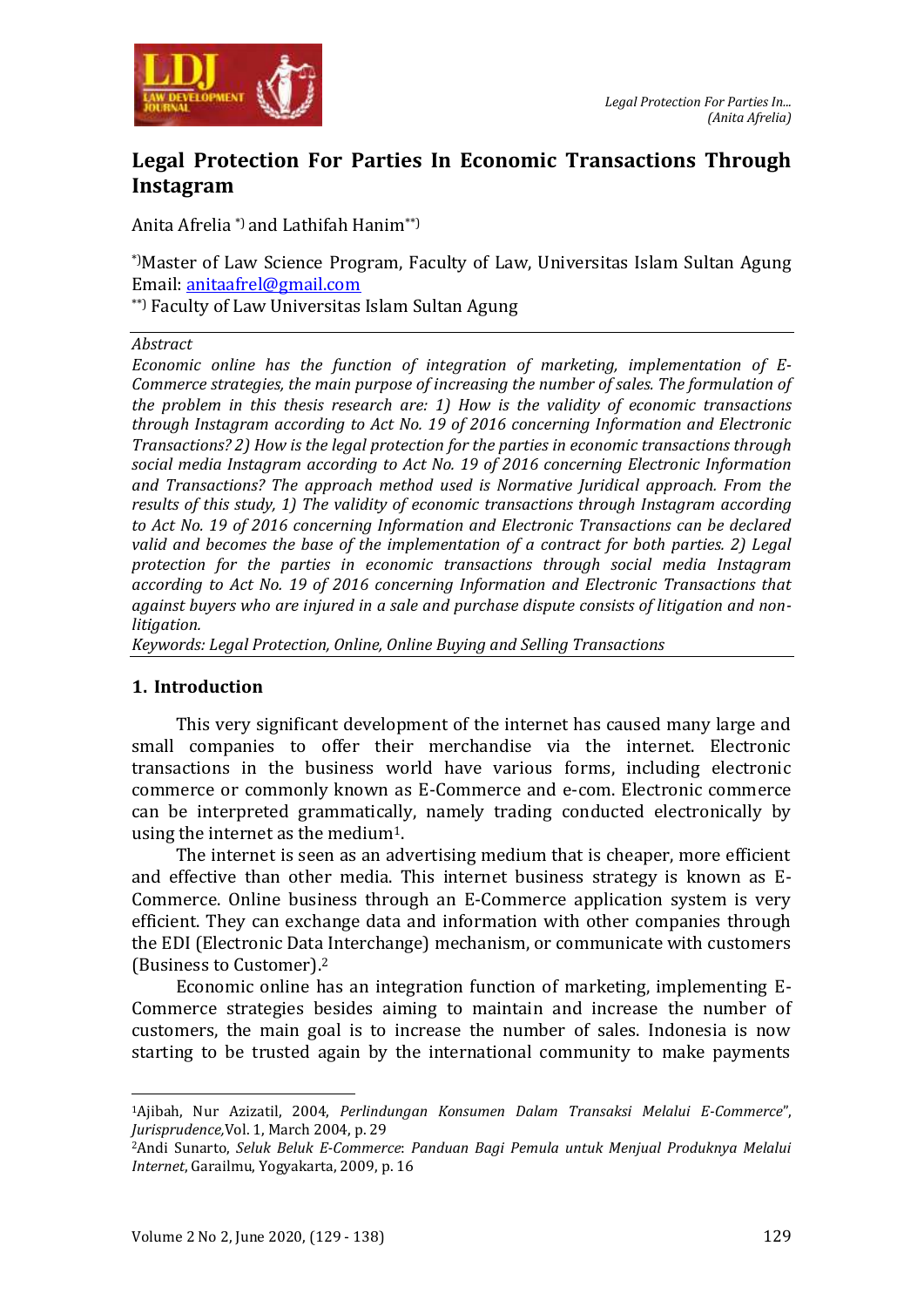

online because the number of crimes via the internet has also begun to decrease and online transactions in Indonesia3.

This economic transaction via the internet is carried out without face to face between the parties. They base the transaction on mutual trust, so that the sale and purchase agreement between the parties is also carried out electronically by accessing the web page provided, containing clauses or agreements made by the first party (seller), and the other party (the buyer) only needs to press the button provided as a sign of approval of the existing agreement4.

The form of a sale and purchase agreement is a series of rights and obligations of both parties, which promise each other, namely the seller and the buyer. The sale and purchase agreement is regulated in Article 1457 to Article 1540 of the Civil Code. From the understanding according to Article 1457 of the Civil Code above, it can be concluded that economic is a reciprocal agreement, whereby the seller promises to give up property rights over an item and the buyer promises to pay an amount of money in return. The sale and purchase agreement is deemed to have occurred between the two parties, immediately afterwards these people reach an agreement on the material and its price, even though the material has not been submitted, nor has the price been paid (Article 1458 of the Civil Code)5.

Economic via the internet which is currently still widely found around us, namely economic transaction agreements that make it easier for consumers. This is because the internet is a very global computerized network. This economic business activity on the internet is called E-Commerce. "The E-Commerce agreement which is now a trend (people's attention or being favored by many) on the one hand provides benefits while on the other hand it does not guarantee and protect the rights of its consumers.<sup>6</sup> Basically the concept of E-Commerce using this method is just a matter of advertising. The concept of economic is similar to the concept in traditional markets. The market will be more famous if it has many sellers and many buyers. The more sellers, the more complete the products sold, so that more buyers will come7.

One type of E-Commerce business activity is a shop on Instagram, a shop is a shopping site without meeting directly between the two parties (sellers and buyers) to make transactions".<sup>8</sup> One example of fraud on Instagram starts with a cheap promo for the HP Oppo F7 brand which is sold for IDR 800 thousand on an Instagram account called @galery rahbanishopping. In fact, the cellphone is in the market for above IDR. 3 million. The shop's existence is real and appropriate on Instagram. Both the address and telephone number listed also match what is

 $\overline{a}$ 

<sup>3</sup>Nugroho, Adi. 2006. *E-Commerce Memahami Perdagangan Di Dunia Maya*. Bandung: Informatika, p. 11

<sup>4</sup>Gultom, Elisatris dan Dikdik M. Arif Mansur. 2005. *Cyber Law Aspek Hukum Teknologi Informasi.*  Bandung: PT Refika Aditama, p. 27

<sup>5</sup>Mariam Darus Badrulzaman, *KUHPERDATA Buku VI*, Bandung: Alumni, 2016, p. 108-120

<sup>6</sup>Edhy Sutanta, *Pengantar Teknologi Informasi Graha Ilmu*, Yogyakarta: Gramedia, 2005, p. 536

<sup>7</sup> Eko Sri Suhariyanto, *Perbedaan Mendasar Onlline Shop dan Marketplace*, https://uangteman.com/blog/berita-bisnis/perbedaan-mendasar-online-shop-dan-marketplace/ accessed on March 9, 2020.

<sup>8</sup>Hasan Sadili, 2010, *Hukum Transaksi Jual Beli*, Jakarta: Gaya Media Pratama, p. 67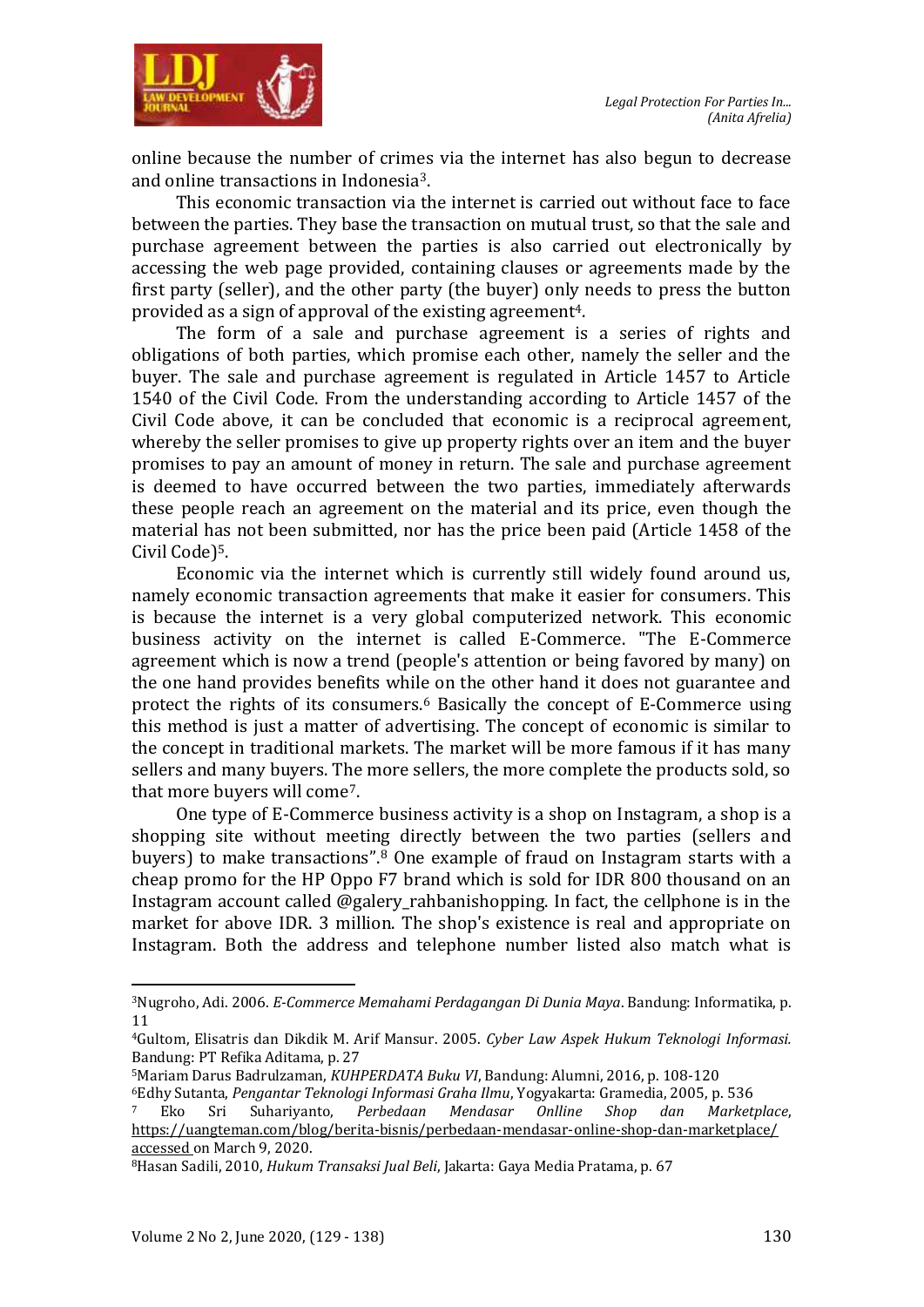

written on the wall of the Instagram account. The buyer then continues his purchase via whatsapp message to the existing number. There, he admitted that he was served by the two online shop admins. The sale and purchase was agreed upon, the buyer was then asked to transfer IDR. 800 thousand according to the advertisement. However, on the other hand, the admin again asked himself for an amount of money on the grounds of a deposit, so that the goods could be delivered, amounting to IDR 2.5 million. Anga agreed, he transferred the requested money through BCA Bank to the BNI Bank account number belonging to the online shop admin. The buyer was again asked to send a larger amount of remittance money". After IDR 2.5 million is finished. The person asked for another IDR.5.5 million, and I offered IDR.600 because according to the price of a cellphone in general, it was IDR.3.9 million". A month passed, the buyer did not receive the ordered goods.<sup>9</sup>

Examples of cases above are cases that often occur when economic transactions in addition to buying goods, they do not think about the consequences that will occur if they have a problem in making economic transactions on social media, because of the trust system between the seller and the buyer of the sale buying is done by looking at the picture of the goods / services so that they do not care about the quality of the goods / services to be purchased. They are immediately tempted by a relatively cheaper price and intend to buy it without paying attention to the security of the transaction. However, if there is a case, for example, having agreed to a transaction, once the money is transferred to a certain account, but the goods are not sent / given, does not match what is stated in the picture or photo of the item. If we look at the problems that exist above, then the action that must be taken by the community is to be more careful in making economic transactions, because there are many possibilities that can cause losses to buyers and sellers.

# **2. Research Methods**

The method used in this research is a normative juridical approach. This normative juridical research examines the implementation or implementation of positive legal provisions (legislation) and contracts factually in every particular legal event that occurs in society in order to achieve predetermined goals.<sup>10</sup> This research is descriptive analytical. With this analytical descriptive study, it is easy to find out problems (cases) that are related to other related phenomena or symptoms.

# **3. Results And Discussion**

#### **3.1. The Validity of Sale and Purchase Transactions through Instagram according to Act No. 19 of 2016 concerning Electronic Information and Transactions**

The validity of trade agreements or trading contracts made through

 $\overline{a}$ <sup>9</sup> Sandhi Nurhartanto, *Lagi, Warga Ponorogo Tertipu Jual Beli Online*, https://jatimnow.com/baca-12520-lagi-warga-ponorogo-tertipu-jual-beli-online, accessed on March 9, 2020

<sup>10</sup>Muhammad, 2004, Abdulkadir, *Hukum dan Penelitian Hukum*, Bandung: Citra Aditya Bakti, p. 134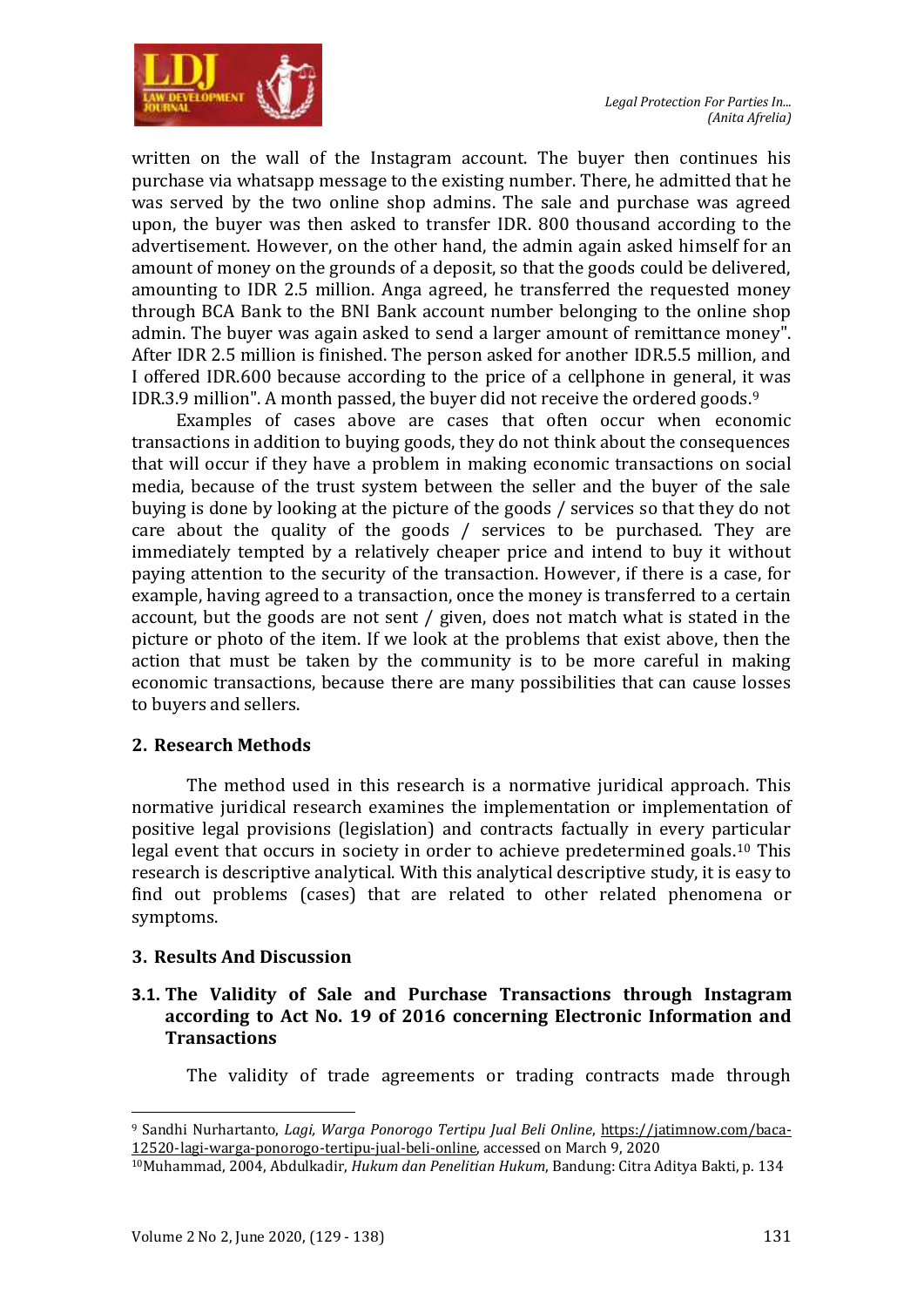

electronic systems. It has become a habit if every trade transaction agreement is always stated in an agreement or contract. Referring to civil theory in general, a transaction is a legal act that involves two parties who need each other in matters that have a certain economic value, and are usually realized through an agreement called a contract.<sup>11</sup> Because the contract itself serves to secure a transaction<sup>12</sup>.

According to Wicaksana (2020), Examination of embezzlement suspects in positions in the Ciamis Police with Police Case Report Number: LP / 74 / B / III / 2019 / JBR / SPKT Res Ciamis, March 30 of 2019 on behalf of the OHT Bin JA reporter, namely as following: Crime Scene Examination, Investigation, Preparation of Minutes, Examination of evidence: Search, confiscation, expert statements, arrest or detention and examination of suspects, Resumes and submission of files Obstacles: not everyone knows, has heard of criminal acts of embezzlement who want to report to the authorities law (police), there is collusion of a neat series of cooperation from top to bottom in the crime of embezzlement in a position so that there is a conspiracy.

The sale and purchase transaction through the internet is carried out without face to face between the parties, so that the sale and purchase agreement between the parties is also carried out electronically, either by e-mail or other means. Economic transactions carried out through the internet cannot possibly stop, even every day the latest technology is always found in the internet world, while the protection and legal certainty for internet users is insufficient, thus efforts must be made to achieve legal balance under these conditions. Legal relations that occur in electronic economic transactions do not only occur between entrepreneurs and consumers, but also between the following parties:

- a. *Business to Business*
- b. *Customer to Customer*
- c. *Customer to Business*

 $\overline{a}$ 

d. *Customer to Government*

In overcoming the above problems, the legal provisions contained in the Civil Code can still be applied to electronic economic transactions, among others, Article 1457 of the Civil Code. In Indonesian national civil law, the terms of the validity of the agreement are regulated in Article 1320 of the Civil Code, which contains 4 (four) conditions, namely an agreement between those who bind themselves, the ability of the parties to make an engagement, a certain object (the object of the agreement must be clear and can be implemented) and a cause that is allowed (does not violate the law, decency and public order). The four terms for the validity of this agreement also automatically apply to the sale and purchase agreement in electronic transactions. This is expressly stated in Article 47 of

<sup>11</sup>Hasanuddin Rahman, 2003, *Contract Drafting Seri Ketrampilan Merancang Kontrak Bisn*is, Bandung: Citra Aditya Bakti, p. 2.

<sup>12</sup>Peter Mahmud Marzuki, *Kontrak Bisnis Internasional*, Master of Law Lectures at Airlangga University, Surabaya, 2001, at Emilda Kuspraningrum, The Legality of Electronic Contracts in the ITE Law in terms of Article 1320 of the Civil Code and UNCITRAL Model Law On Electronic Commerce, Risalah HUKUM, Faculty of Law, Unmul Vol. 7, No. 2, December 2011, p. 182 - 194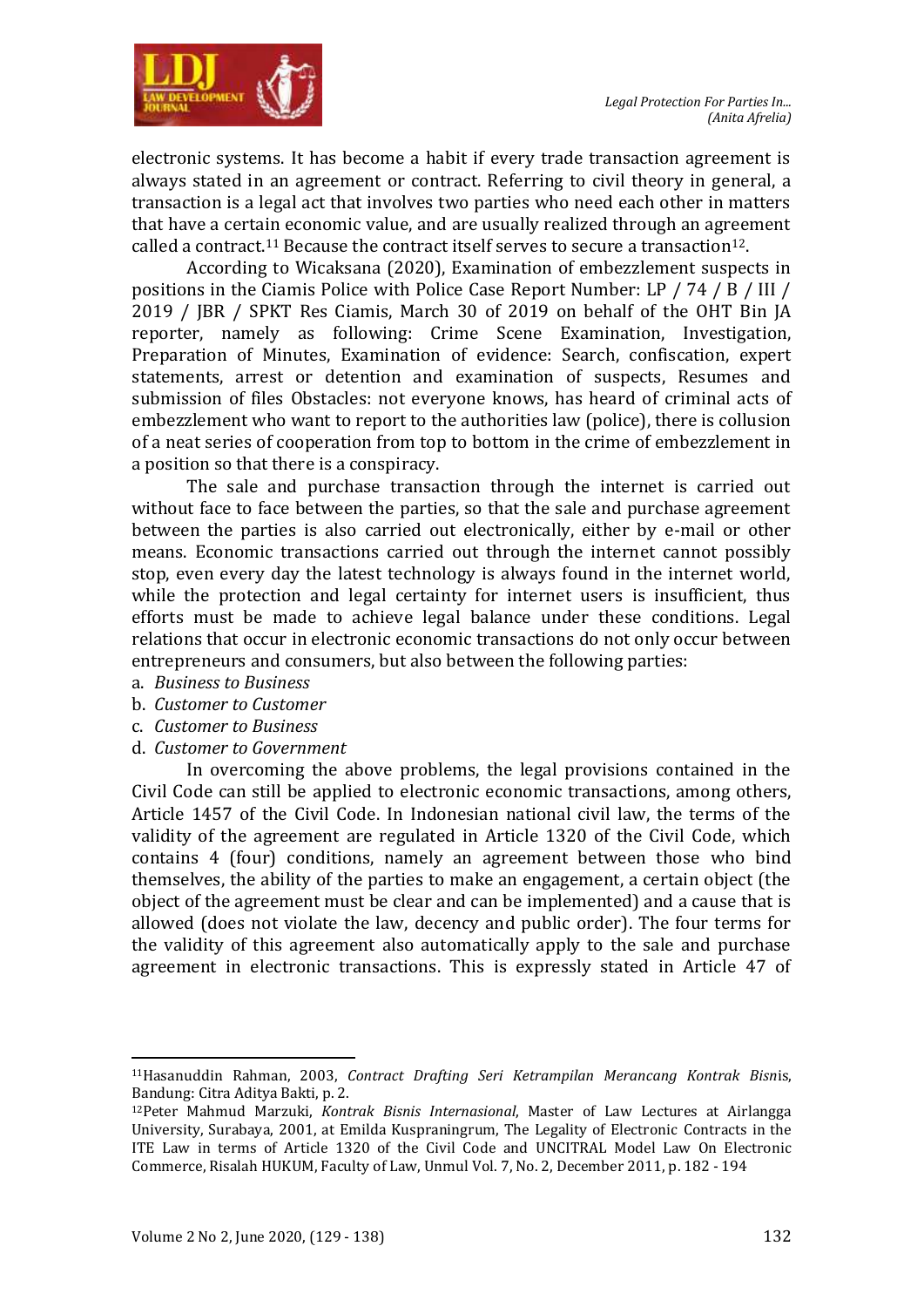

Government Regulation Number 82 of 2012 concerning Implementation of Electronic Systems and Transactions.<sup>13</sup>

A legal engagement or relationship conducted electronically by integrating the network of a computer-based information system with a communication system based on telecommunication-based networks and services, which is further facilitated by the existence of a global Internet computer network ( network of network).<sup>14</sup>

Losses experienced by sellers in economic transactions via the internet are carried out without face to face between the parties. They base the transaction on mutual trust, so that the sale and purchase agreement between the parties is also carried out electronically by accessing the web page provided, containing clauses or agreements made by the first party (the seller), and the other party (the buyer) only needs to press the button provided as a sign of agreement on the content of the existing agreement, without the need to sign as the agreement in general, but uses an electronic signature or digital signature so that the parties do not need to meet in person to enter into an agreement<sup>15</sup>.

Economic activity is a new way that is quite developing nowadays, because it can make it easier for consumers to meet their shopping needs. Trading is an option because it has advantages, including being more practical and easy and can be done at any time as long as you have an internet connection, but on the other hand it has a negative impact, namely the emergence of legal problems that can cause harm to consumers and producers.<sup>16</sup>

Economic has an integrated function of marketing, implementing E-Commerce strategies besides aiming to maintain and increase the number of customers, the main goal is to increase the number of sales. 17Almost all economic activities in the world, especially in Indonesia, use the internet media using electronic systems. One aspect of economic activity is in terms of interacting by means of systems. One aspect of economic activity is in terms of transacting using the internet, known as E-Commerce. 18

*E-Commerce* is one form of trade transactions that is most influenced by developments in information technology. Through this trade transaction, the concept of traditional markets (where sellers and buyers physically meet) transforms into the concept of telemarketing (long distance trading via the internet). E-Commerce has also changed the way consumers get the products they want.<sup>19</sup>

 $\overline{a}$ 

<sup>&</sup>lt;sup>13</sup> Government Regulation Number 82 of 2012 concerning Implementation of Electronic Systems and Transactions, Article 47.

<sup>14</sup> Halim, Abduldan Teguh Prasetyo, 2006, *Bisnis E-Commerce*, Yogyakarta: Pustaka Pelajar, p. 14

<sup>15</sup>Gultom, Elisatris dan Dikdik M. Arif Mansur. 2005. *Cyber Law Aspek Hukum Teknologi Informasi.*  Bandung: PT Refika Aditama, p. 27.

<sup>16</sup>Husni Syawali and Neni Sri Maniyati, 2000, *Aspek Hukum Transaksi Online*, Bandung: CV. Mandar Maju, Bandung, p. 41

<sup>17</sup> Faisal, *Mengingat Dominasi Positivisme Hukum,* Jurnal Hukum Progresif Vol.4 No.1 of 2010, p. 1- 28.

<sup>18</sup>Rahadi Wasi Bintoro, *Peranan Hukum Dalam Penyelesaian Sengketa Transaksi Elektronik Di Peradilan Umum*, Jurnal Dinamika Hukum, Vol. 11 No.2 Of 2011, p. 259.

<sup>19</sup> Alfan Perdana, dkk, *Penyelesaian Wanpresatasi Dalam Perjanjian Jual Beli Melalui Media Elektronik*, Jurnal Ilmu Hukum, Vol.2 No.1Of 2014, p. 52.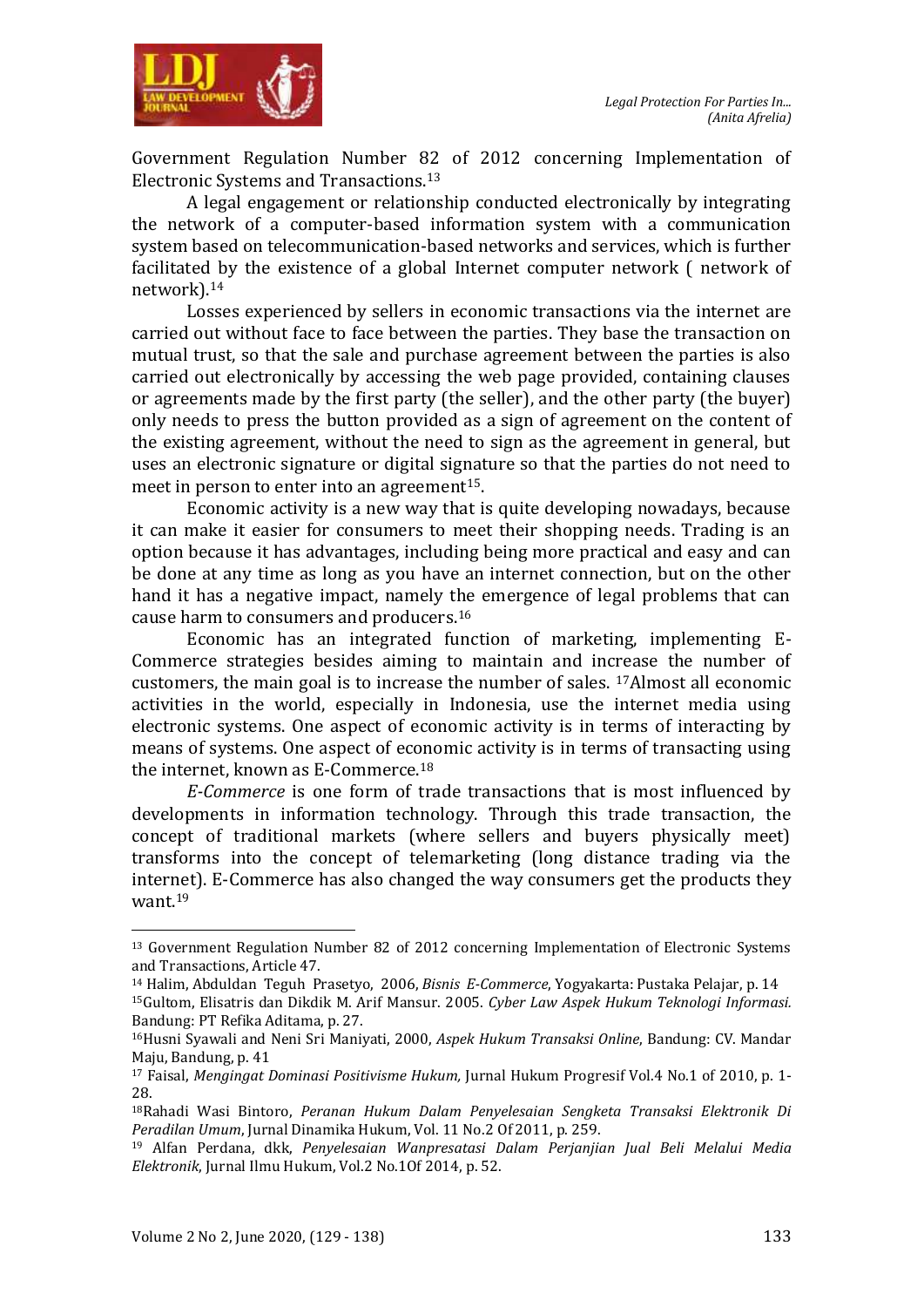

The development of information technology, including the internet, also presents its own challenges for legal development. Laws in Indonesia are required to adapt to social changes that occur.<sup>20</sup>In principle, trade transactions using  $E$ -Commerce technology are actually a contract model that is the same as conventional economic contracts carried out in society. Until now, the conventional economic carried out by the community is based on the Civil Code system and according to the customary law system. According to Indonesian customary law, what is called economic, is not a mere agreement between the two parties, but is a delivery of goods by the seller to the buyer with the intention of transferring property rights over the goods on the condition of payment of a certain price, in the form of money by the buyer to the seller. Thus, in customary law, every economic relationship is not binding on any principle or system of obligators or other systems / principles.<sup>21</sup>

The very rapid growth of internet users has made the internet a very effective medium for carrying out trading activities. Advances in information technology are increasingly fast demanding dynamic developments in the field of law that regulates them. The enactment of the Information and Electronic Transactions Law (Act No. 19/2016 - ITE Law) addresses the need for regulating and protecting business transactions conducted via the internet. Protection of business transactions is very important considering that there are a lot of electronic contracts which are a form of business product that are specifically protected in the ITE Law, especially Article 1 point 17 which states that Electronic Contracts are agreements of the parties made through electronic systems jo, Article 18 paragraph (1).<sup>22</sup>

# **3.2. Actions of the Land Office in implementing Act No. 56 (Prp) of 1960 concerning the Determination of the Area of Agricultural Land So that it Works Effectively in Kendal Regency**

The development of E-Commerce trade is growing rapidly. In addition to having a positive impact on the development and growth of the Indonesian economy, it will also cause problems which of course must be found a way to solve them using the prevailing laws and regulations in Indonesia.

For the people of Indonesia this is related to a very important legal issue. The importance of legal issues in the field of E-Commerce is especially in providing protection for parties who conduct transactions via the internet.23Given the importance of this, Indonesia in 2016 issued a special regulation regulating transactions via the internet, namely Act No. 19 of 2016 concerning Electronic Information and Transactions, hereinafter abbreviated as the ITE Law.

 $\overline{a}$ 

<sup>20</sup> Syaifullah Noor, dkk, *Informasi Dan Transaksi Elektronik Dikaitkan Dengan Kebebasan Berekspresi,* Jurnal Ilmu Hukum, Vol.3 No 3 Of 2015, p. 69.

<sup>21</sup> Atip Latifulhayat, *Perlindungan Data Pribadi dalam Perdagangan Secara Elektronik (E-Commerce),* Article in Jurnal Hukum Bisnis, Volume 18 March 2002, p. 28.

<sup>22</sup>Daniel, *Perjanjian Jual Beli Melalui Internet (E-Commerce) Ditinjau Dari Aspek Hukum Perdata*, Yogyakarta: Universitas Atma Jaya, 2015, p.. 18

<sup>23</sup>Lia Sautunnida, 2008, *Jual Beli Melalui Internet (E-Commerce) Kajian Menurut Buku III KUH Perdata dan Undang-Undang Informasi dan Transaksi Elektronik*, Faculty of Law University of Syiah Kuala, p. 1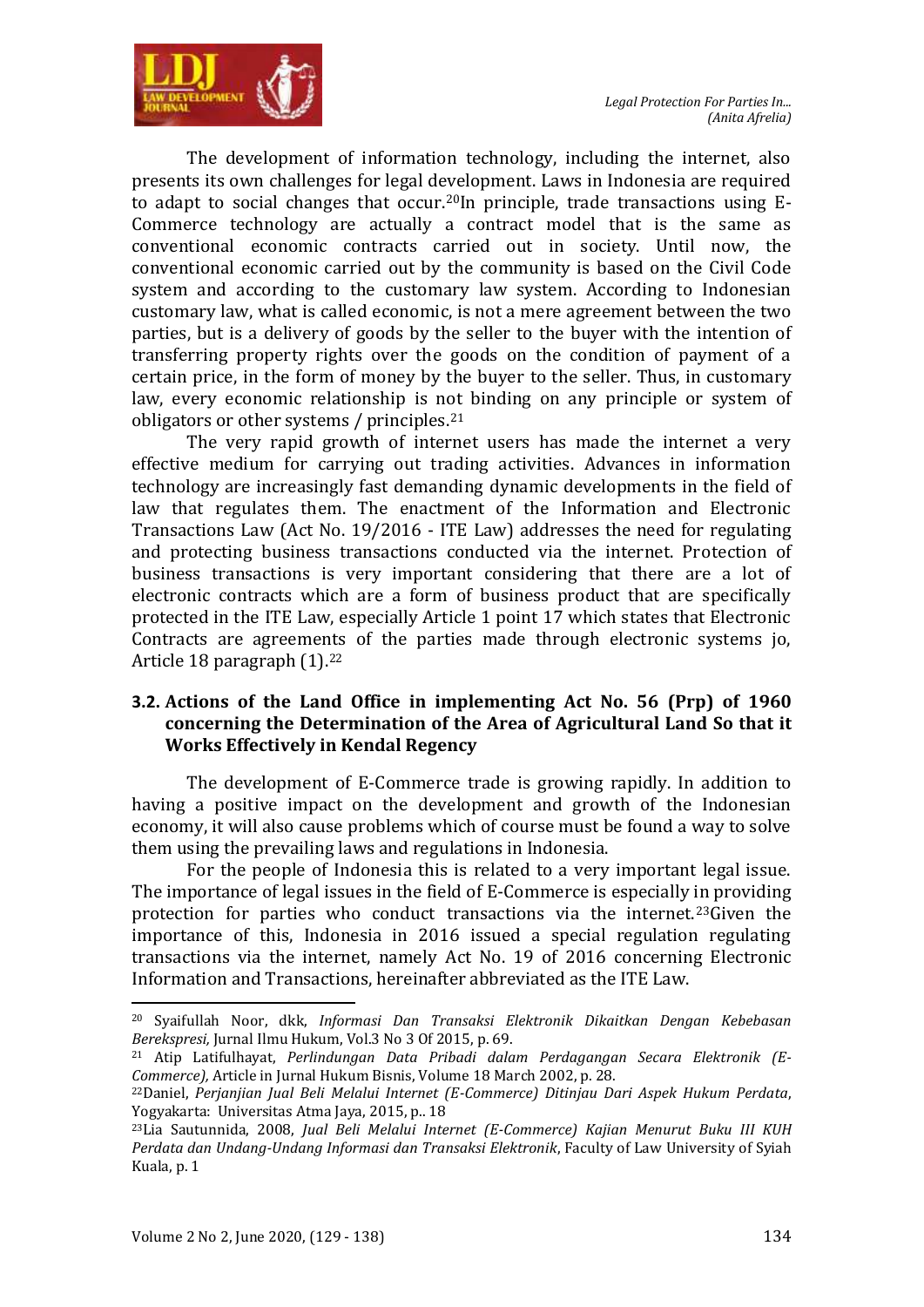

In Article 38 of Act No. 11 of 2008 concerning Electronic Information and Transactions itself affirms that the public can file a lawsuit in a representative manner against the party that operates Electronic Systems and / or uses Information Technology which results in harm to the public, in accordance with the provisions of the Legislation. Furthermore, Article 39 of Act No. 19 of 2016 concerning Electronic Information and Transactions, this is in accordance with the provisions in Article 23 of Act No. 8 of 1999 concerning Consumer Protection. According to applicable law in Indonesia, a civil lawsuit can be based on two reasons, namely default and unlawful acts (*Onrechtmatigedaad*). The legal basis is based on the provisions of Book III article 1243 BW for defaults and Article 1365 BW for illegal acts.

A claim for default always starts with a contractual legal relationship (agreement) between the parties, thus giving birth to legal rights and obligations. The rights and obligations here are manifested by what is known as performance. When the achievement is not fulfilled / not implemented / implemented improperly according to the agreement of the parties, then what is called default (default) is born. Whereas in a lawsuit against the law, the basis for the lawsuit is the interests of certain parties that are harmed by the actions of other parties, even though there is no civil law relationship between the parties that is contractual in nature (agreement).

If E-Commerce crime has entered into the realm of crime, the provisions in Indonesian legislation have regulated it, namely in Act No. 11 of 2008 concerning Electronic Information and Transactions, among others in Article 30. Furthermore, the legal provisions are contained in Article 46 of Act No. 11 of 2008 concerning Electronic Information and Transactions. The Consumer Protection Law regulates consumer rights, Article 4 of Act No. 8 of 1999 concerning Consumer Protection.

On the other hand, the obligations for business actors (in this case are sellers), are in accordance with Article 7 of Act No. 8 of 1999 concerning Consumer Protection. Article 8 of Act No. 8 Year 1999 concerning Consumer Protection prohibits business actors from trading goods / services that are not in accordance with the promises stated in labels, tags, information, advertisements or sales promotions of the said goods and / or services. Based on this article, the mismatch between the specifications of the goods you receive and the goods listed in the advertisement / photo offering of goods is a form of violation / prohibition for business actors in trading goods. You as a consumer in accordance with Article 4 letter h Act No. 8 of 1999 concerning Consumer Protection are entitled to compensation,

Based on Article 49 paragraph (3) PP PSTE specifically regulates this matter, namely Business Actors are required to give a time limit to consumers to return goods sent if they do not comply with the agreement or there are hidden defects. In addition to the two provisions above, if it turns out that the goods you receive do not match the photo on the shop advertisement (as a form of offer), you can also sue the Business Actor (in this case the seller) on a civilian basis on the pretext of a misinterpretation of the sale and purchase transaction that you do with the seller.

Even consumer protection laws related to economic transactions, as we previously explained, are no different from the laws that apply to real economic transactions. The difference is only in the use of internet or other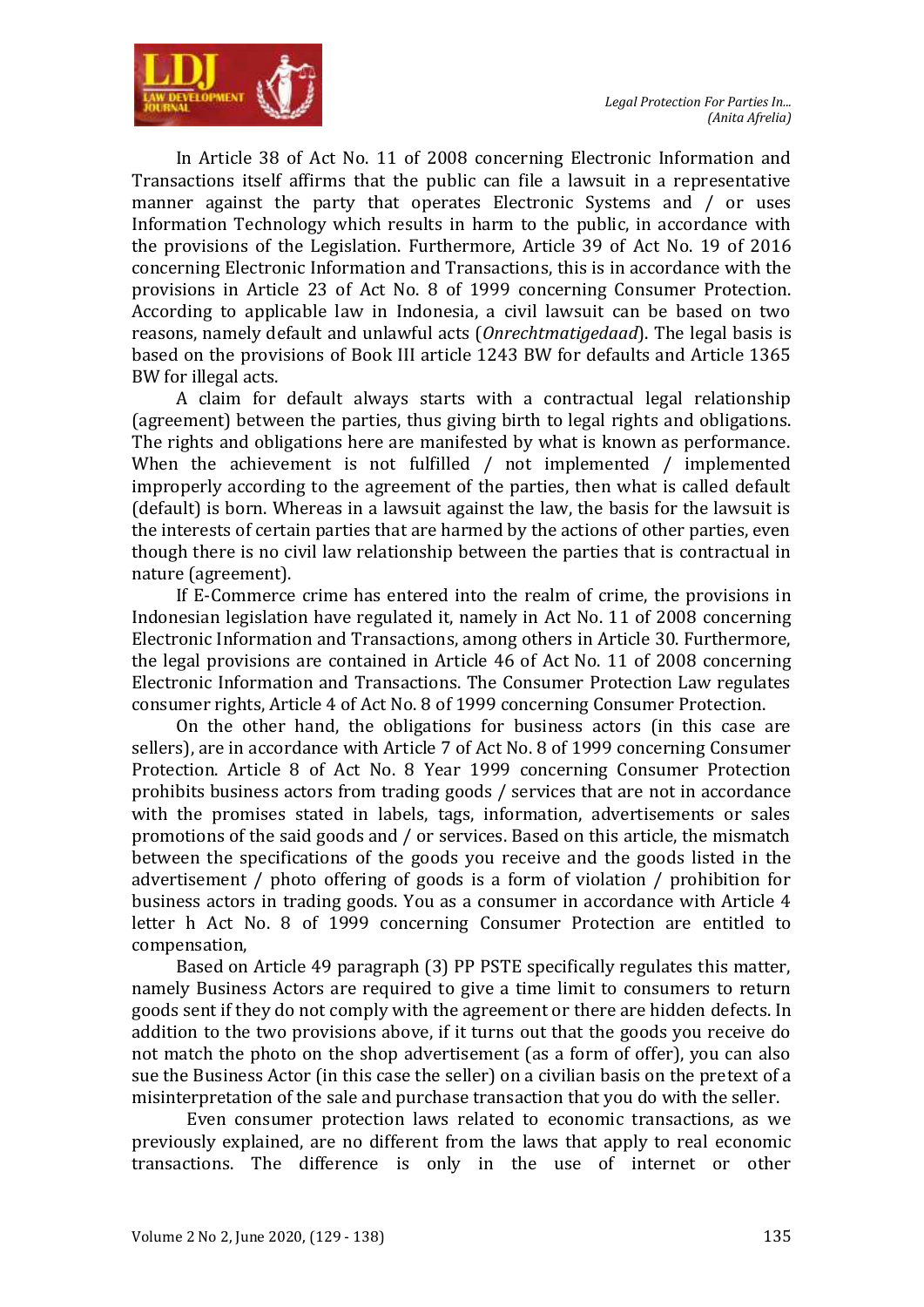

telecommunication facilities. The result is that in economic transactions it is difficult to execute or take concrete action in the event of a dispute or a criminal act of fraud. The nature of cyber in electronic transactions allows every person, both seller and buyer, to disguise or falsify their identity in every transaction or sale and purchase agreement.

In the event that a business actor or seller is using a false identity or committing deception in the sale and purchase, the business actor can also be convicted under Article 378 of the Criminal Code regarding fraud and Article 28 paragraph (1) of the ITE Law. About spreading false and misleading news that results in consumer losses in Electronic Transactions.

Actions as described in Article 28 paragraph (1) of the ITE Law are punishable by imprisonment for a maximum of 6 (six) years and / or a maximum fine of IDR. 1 billion (Article 45 paragraph [2] of the ITE Law). Based on the above matters, settlement of disputes in electronic trade transactions can be carried out both civil and criminal, thereby providing a legal umbrella for the people of Indonesia.

The form of legal protection for buyers in economic disputes is regulated in BW jo. Act No. 19 of 2016 jo. PP No. 82 of 2012 jo. BW. Act No. 8 of 1999 regulates default (Article 1243 BW) Act No. 19 of 2016 regulates electronic documents as evidence (Article 5 of the ITE Law). PP No. 82/2012 regulates the validity of electronic contracts (Article 47 PP No 82/2012).

Article 4 letter (e) of UUPK regulates consumer rights, namely the right to obtain advocacy, protection and efforts to properly resolve consumer protection disputes. However, in the above case, Agung as the consumer did not use his rights properly. Article 45 paragraph (1) of this Law also states that every consumer who is harmed can sue business actors through an institution that is tasked with resolving disputes between consumers and business actors or through courts located within the general court. Whereas it is clearly regulated in the Law regarding consumer rights attached to Agung and they can also sue business actors who harm them24.

# **4. Closing**

Economic has an integrated function of marketing, implementing E-Commerce strategies besides aiming to maintain and increase the number of customers, the main goal is to increase the number of sales. Almost all economic activities in the world, especially in Indonesia, use the internet media using electronic systems. One aspect of economic activity is in terms of interacting by means of a system. One aspect of economic activity is in terms of transacting using the internet which is known as E-Commerce and for the development of E-Commerce trade is growing rapidly. In addition to having a positive impact on the development and growth of the Indonesian economy, it will also cause problems which of course must be found a way to solve them using the prevailing laws and regulations in Indonesia.

<sup>1</sup> <sup>24</sup> http://e-journal.uajy.ac.id/6633/2/HK110085.pdf, accessed on 13 July 2020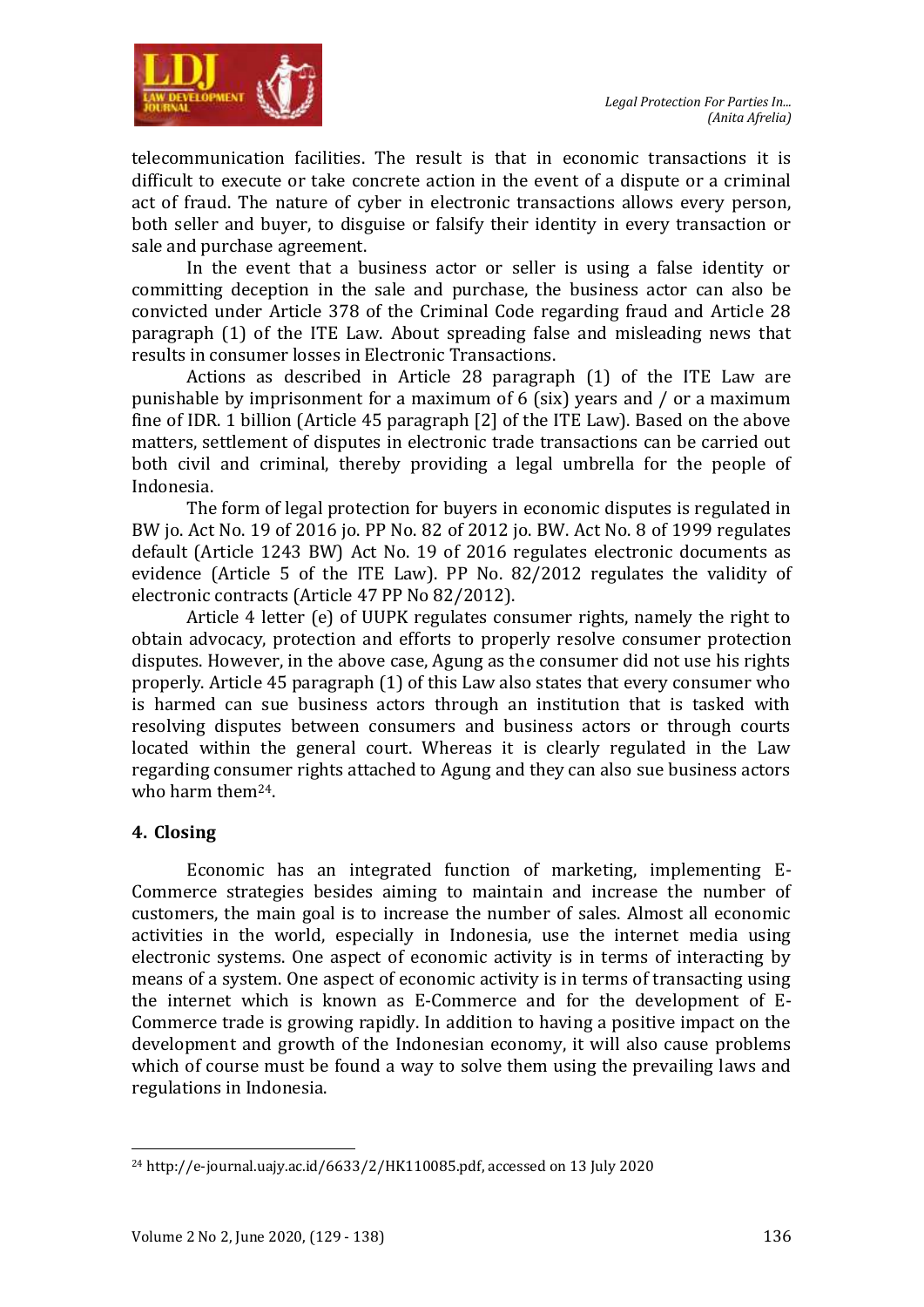

# **5. References**

#### **Book**

- [1] Andi Sunarto, 2009, *Seluk Beluk E-Commerce*: *Panduan Bagi Pemula untuk Menjual Produknya Melalui Internet*, Garailmu, Yogyakarta
- [2] Daniel, 2015, *Perjanjian Jual Beli Melalui Internet (E-Commerce) Ditinjau Dari Aspek Hukum Perdata*, Yogyakarta: Universitas Atma Jaya
- [3] Edhy Sutanta, *Pengantar Teknologi Informasi Graha Ilmu*, Yogyakarta: Gramedia, 2005
- [4] Gultom, Elisatris dan Dikdik M. Arif Mansur. 2005. *Cyber Law Aspek Hukum Teknologi Informasi.* Bandung: PT Refika Aditama
- [5] Halim, Abduldan Teguh Prasetyo, 2006, *Bisnis E-Commerce*, Yogyakarta: Pustaka Pelajar, p. 14
- [6] Hasan Sadili, 2010, *Hukum Transaksi Jual Beli*, Jakarta: Gaya Media Pratama
- [7] Hasanuddin Rahman, 2003, *Contract Drafting Seri Ketrampilan Merancang Kontrak Bisn*is, Bandung: Citra Aditya Bakti
- [8] Husni Syawali and Neni Sri Maniyati, 2000, *Aspek Hukum Transaksi Online*, Bandung: CV. Mandar Maju, Bandung
- [9] Lia Sautunnida, 2008, *Jual Beli Melalui Internet (E-Commerce) Kajian Menurut Buku III KUH Perdata dan Undang-Undang Informasi dan Transaksi Elektronik*, Faculty of Law University of Syiah Kuala
- [10] Mariam Darus Badrulzaman, *KUHPERDATA Buku VI*, Bandung: Alumni, 2016
- [11] Muhammad, 2004, Abdulkadir, *Hukum dan Penelitian Hukum*, Bandung: Citra Aditya Bakti
- [12] Nugroho, Adi. 2006. *E-Commerce Memahami Perdagangan Di Dunia Maya*. Bandung: Informatika

# **Regulations**

- [1] Constitution of Indonesian Republic 1945
- [2] Code of Civil law
- [3] Act No. 19 of 2016 concerning Amendments to the ITE Law
- [4] Act No. 11 of 2008 concerning Electronic Information and Transactions
- [5] Act No. 8 of 1999 concerning Consumer Protection
- [6] Government Regulation Number 82 of 2012 concerning Implementation of Electronic Systems and Transactions

# **Journals**

- [1] Ajibah, Nur Azizatil, 2004, *Perlindungan Konsumen Dalam Transaksi Melalui E-Commerce*", *Jurisprudence,*Vol. 1, March 2004
- [2] Alfan Perdana, dkk, *Penyelesaian Wanpresatasi Dalam Perjanjian Jual Beli Melalui Media Elektronik*, Jurnal Ilmu Hukum, Vol.2 No.1Of 2014
- [3] Atip Latifulhayat, *Perlindungan Data Pribadi dalam Perdagangan Secara Elektronik (E-Commerce),* Article in Jurnal Hukum Bisnis, Volume 18 March 2002
- [4] Faisal, *Mengingat Dominasi Positivisme Hukum,* Jurnal Hukum Progresif Vol.4 No.1 of 2010